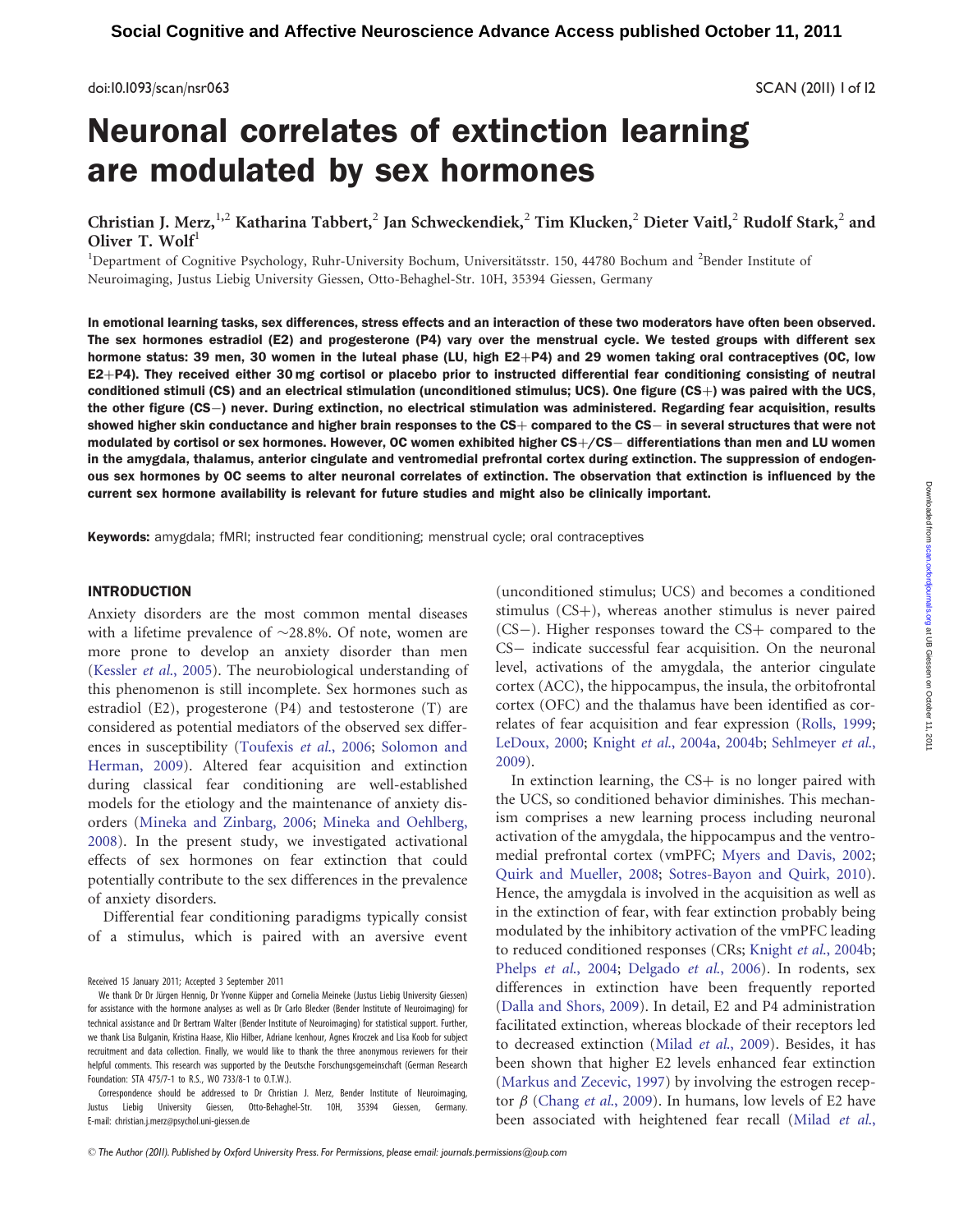[2006,](#page-10-0) [2010](#page-10-0)). All in all, sex hormones (in particular E2) seem to impact extinction processes. Especially in women, this fact is highly relevant because of fluctuating E2 levels over the course of the menstrual cycle and the frequent use of oral contraceptives (OC) suppressing endogenous E2 concentrations.

In addition to sex hormones, several studies have found cortisol application facilitating extinction, which could support psychotherapy (e.g. Bentz et al[., 2010](#page-9-0); [de Quervain](#page-9-0) et al[., 2011\)](#page-9-0). But it has also been shown that stress, with its accompanying release of cortisol, might impair extinction processes by shifting the activation from the vmPFC to the amygdala ([Izquierdo](#page-9-0) et al., 2006; [Miracle](#page-10-0) et al., 2006; [Akirav](#page-9-0) [and Maroun, 2007\)](#page-9-0). Stress types and exact protocols with timing of stress seem to be crucial [\(Sandi and Pinelo-Nava,](#page-10-0) [2007;](#page-10-0) [Rodrigues](#page-10-0) et al., 2009; [Wolf, 2009](#page-11-0); [Schwabe](#page-10-0) et al., [2010\)](#page-10-0).

A possible interaction between stress and sex has also been proposed in extinction learning ([Jackson](#page-9-0) et al., 2006; [Baran](#page-9-0) et al[., 2009\)](#page-9-0) with stress reducing extinction in males, but enhancing extinction in females. The relevance of differing E2 levels on extinction learning in humans when stress hormones are heightened has been neglected so far. To address this issue in more detail, we investigated men and women characterized by different endogenous sex hormone levels. Women in the luteal phase of the menstrual cycle (LU; high endogenous E2 and P4) and women taking OC (low endogenous E2 and P4) were included. Half of the participants received an oral dose of cortisol to explore possible effects of this stress hormone on CRs.

A differential fear conditioning paradigm was employed with an instructed fear acquisition phase to ensure that all participants were aware of the contingencies between the CS and UCS. The acquisition phase was immediately followed by an extinction phase. Contingency awareness has a con-siderable impact on fear acquisition ([Tabbert](#page-10-0) et al., 2006, [2011;](#page-10-0) [Klucken](#page-9-0) et al., 2009). In our previous fear acquisition studies, we observed an interaction of cortisol and sex in a mixed sample comprising participants who learned the contingencies during the experiment (learned aware) and participants who did not notice the CS–UCS contingencies (unaware; Stark et al[., 2006\)](#page-10-0). The same interaction effect was found in a sample of unaware participants [\(Merz](#page-10-0) et al[., 2010](#page-10-0)). Enhancing effects of cortisol in learned aware OC women have also recently been reported in fear acqui-sition and extinction ([Tabbert](#page-10-0) et al., 2010). In the present independent sample, we extend these observations to instructed fear conditioning, which probably more closely reflects fear expression rather than fear learning, because fear is experienced already at the first presentation of the CS+. To the best of our knowledge, this is the first fMRI study exploring extinction learning with respect to a possible interaction between stress (cortisol) and sex (E2, P4, T) hormones. Congruent with previous studies on the impact of E2 on fear conditioning, it was hypothesized that LU women

would display facilitated extinction processes because of heightened E2 concentrations. In OC women, low endogenous E2 levels were expected to interfere with extinction learning. In line with the stress literature mentioned above, cortisol was hypothesized to enhance extinction in women but impair it in men.

# MATERIALS AND METHODS **Subjects**

In total, 99 participants completed the study, 92 were undergraduate students and 7 had already graduated. None of them was taking regular medication except OCs or had a history of neurological or psychiatric treatment. Exclusion criteria were somatic diseases, in particular endocrine diseases, which can influence hormone concentrations. Inclusion criteria were an age between 18 and 35 years and a body mass index (BMI) between 18 and 28 kg/ $m^2$ . All participants had normal or corrected vision and were right handed as assessed by the Edinburgh Inventory of Handedness [\(Oldfield, 1971](#page-10-0)). To assess different sex hormone statuses in women, we invited free-cycling women and OC taking women. Free-cycling women were required to report having a regular menstrual cycle and were invited in the luteal phase of their individual menstrual cycle (3rd to 9th day before the onset of their next menses; [Buffet](#page-9-0) et al., [1998\)](#page-9-0). OC women were required to have been taking their birth control pill (only monophasic preparations with an ethinylestradiol component) for at least the last 3 months and were tested during the pill intake phase. All subjects were instructed to refrain from smoking, food intake and drinking anything but water for at least 2 h before the experiment.

At the beginning, participants received a detailed explanation of the procedure in general. The cover story was the investigation of the impact of cortisol and several distractors on memory performance. All participants were informed about the relationship between CS and UCS in advance of the experiment, but received no details about the absence of the UCS in extinction. One OC woman fell asleep during extinction; her data were removed from all analyses. Thus, the final sample consisted of 98 participants subdivided into six groups according to sex hormone status and treatment: 20 men, 15 LU and 14 OC women in the placebo group; 19 men, 15 LU and 15 OC women in the cortisol group. The mean age for the six groups ranged from 22.4 to 25.3 years and the mean BMI from 21.5 to  $23.2 \text{ kg/m}^2$ . All participants gave written informed consent and received 25 Euros for their attendance. The study was approved by the ethics committee of the German Psychological Society.

An analysis of a subsample of the present data  $(n=49)$ from the placebo group combined with additional 68 participants) has been published previously [\(Tabbert](#page-10-0) et al., [2011\)](#page-10-0). But this prior study was concerned with the differential impact of contingency awareness on fear acquisition. The remaining 50 participants receiving cortisol have not been analyzed separately or are part of any other study. In the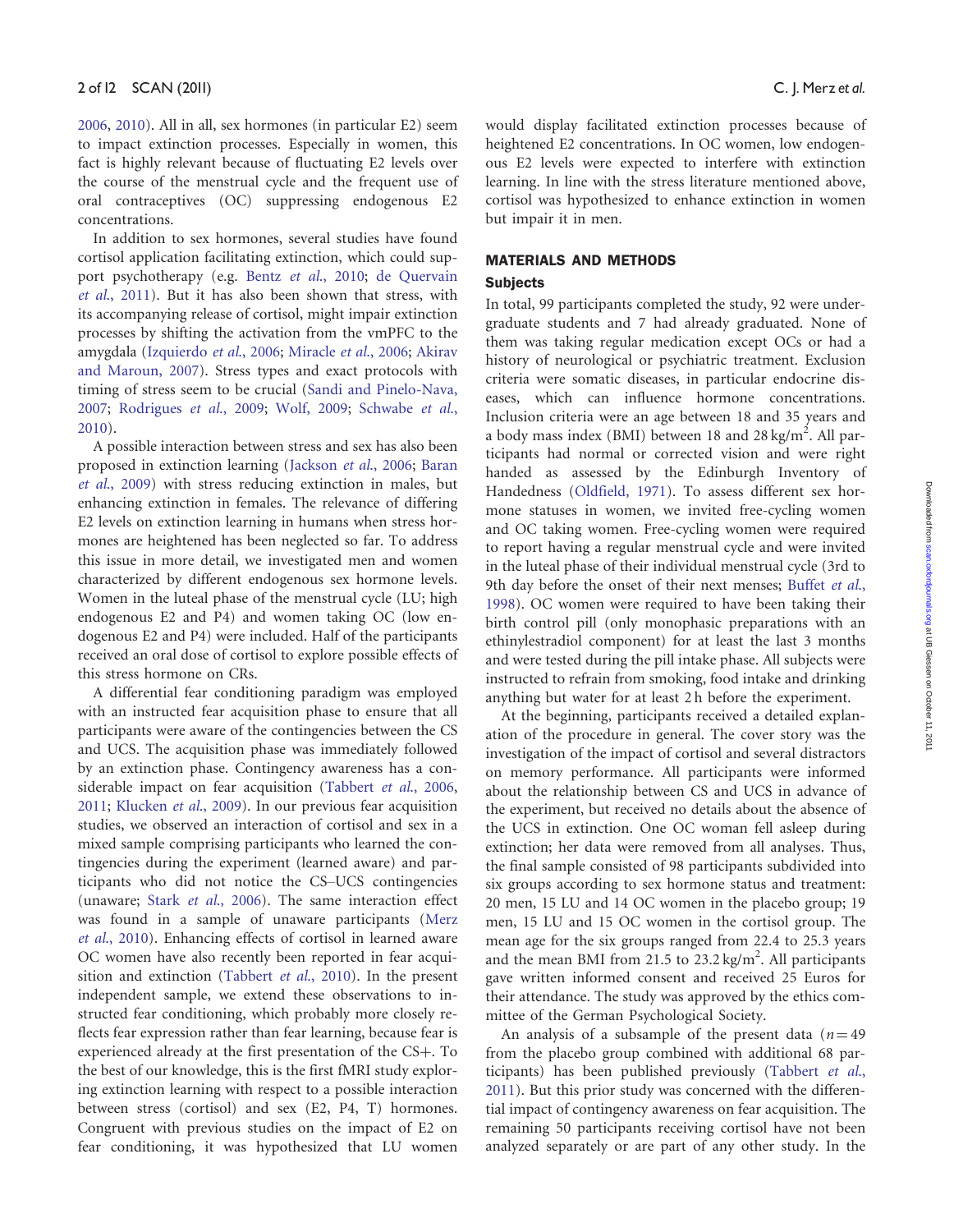### Extinction and sex hormones SCAN (2011) 3 of 12

present report, we concentrate on the effects of cortisol and sex hormone status on fear extinction in instructed aware participants only. As a side analysis, we were able to extend previous effects of stress and sex hormones in learned and unaware persons (Stark et al[., 2006](#page-10-0); Merz et al[., 2010;](#page-10-0) [Tabbert](#page-10-0) et al., 2010) to instructed fear conditioning.

# Conditioned visual stimuli, UCS and experimental procedure

Three pictures of geometric figures (rhomb, square and triangle) served as CS+, CS- and as distractor stimulus (non-CS; always the triangle). All figures were gray in color, had identical luminance and were presented with a duration of 8 s against a black background. Stimuli were projected onto a screen at the end of the scanner (visual field  $= 18^{\circ}$ ) using an LCD projector (EPSON EMP-7250) and were viewed through a mirror mounted on the head coil. A custom-made impulse-generator (833 Hz) provided transcutaneous electrical stimulation (UCS) for 100 ms through two Ag/AgCl electrodes  $(1 \text{ mm}^2 \text{ surface each})$ . Electrodes were fixed to the middle of the left shin and stimulus intensity was set individually using a gradually increasing procedure to achieve an 'unpleasant but not painful' level of sensation. The onset of the UCS presentation started  $7.9 s$  after CS+ onset (delay conditioning; 100% reinforcement). Non-UCS was defined as the UCS omission 7.9 s after the CS- onset. The CS- and the non-CS were never paired with the UCS. No electrical stimulation was given in the extinction.

The conditioning experiment consisted of an acquisition phase, an extinction phase and an implemented two-back task (cf. Merz et al[., 2010](#page-10-0) for further details). The conditioning procedure was adapted from prior studies in our laboratory [\(Tabbert](#page-10-0) et al., 2005, [2006;](#page-10-0) Stark et al[., 2006\)](#page-10-0) with an additional extinction phase as described previously ([Merz](#page-10-0) et al[., 2010;](#page-10-0) [Tabbert](#page-10-0) et al., 2010, [2011\)](#page-10-0). In short, 20 trials of CS+ as well as CS- and ten trials of non-CS were presented in the acquisition phase (total duration:  $\sim$ 20 min; starting 45 min after tablet administration). During extinction, 11 trials of CS+ and CS-and 5 trials of non-CS were presented (total duration:  $\sim$ 11 min; starting 70 min after tablet intake). Inter-trial intervals (ITIs) between the numbers and the geometrical figures lasted 5 s and were randomly jittered between 0 and 2.5 s (i.e. ITI of 5–7.5 s). For each participant, pseudo-randomized stimulus orders were used (cf. Merz et al[., 2010](#page-10-0)).

Participants were told precisely which geometrical figure will precede the electrical stimulation (i.e. instructed fear conditioning; see [Tabbert](#page-10-0) et al., 2011). Immediately after the acquisition, participants had to rate the contingencies between the UCS and CS+, CS- and non-CS, which were presented in random order. Next to the picture of the respective CS, the question was always: 'Please estimate how often the electrical stimulation succeeded the following geometrical figure' with the possible answers: 'I do not know', 'never', 'sometimes' and 'always'. Contingency awareness was confirmed in all participants by indication that the CS+ 'always' and the CS- 'never' preceded the UCS.

# Treatment, hormone analyses and skin conductance responses

This study was conducted as a double-blind, randomized and placebo-controlled experiment. Forty-nine participants (see 'Subjects' section for further allocation to sex hormone status group) received three 10 mg tablets of cortisol (30 mg hydrocortisone; Hoechst) 45 min before the start of the fear conditioning protocol. Visually identical placebos (tablettose and magnesium) were given to the other 49 participants. Each experiment started between 2 and 5 p.m. to guarantee low and relatively stable endogenous cortisol concentrations.

Saliva samples for the analyses of free cortisol, E2, P4 and T were collected from the participants by use of glass tubes. Samples were taken directly before as well as 25 min (immediately before the fMRI run) and 90 min after tablet intake (immediately after the fMRI run). Directly after sampling, the saliva was stored at  $-20^{\circ}$ C until assayed. All hormones were analyzed within one lot and in duplicates by use of commercial enzyme immunoassays (IBL International, Hamburg, Germany). Inter-assay coefficients of variations (CVs) for all analyses were below 8% with an inter-assay CV below 11%.

Skin conductance responses (SCRs) were sampled with an in-house built optical fiber SCR coupler especially designed for measuring SCRs concurrently to fMRI. Ag/AgCl electrodes were used filled with isotonic (0.05 M NaCl) electrolyte medium placed hypothenar at the non-dominant hand. Raw SCR data were low pass filtered with a cutoff frequency of 10 Hz. SCRs were defined in three analysis windows (cf. [Prokasy and Ebel, 1967](#page-10-0)): the maximum amplitude within a window of 1–5 s after the CS onset was counted as the first interval response (FIR), within the time window of 5–8.5 s as the second interval response (SIR), and within the time window of 8.5–13 s as the unconditioned response (UCR). The baseline was the skin conductance level immediately preceding the inflexion point. Electrodermal data of seven participants (for extinction: 11) had to be discarded because of several problems (fallen off electrodes, malfunction of the SCR coupler, or random noise in the dataset). Data were transformed with the natural logarithm in order to attain a normal distribution.

All statistical analyses were conducted in PASW for Windows 18.0 via analyses of variance (ANOVA) with the between-subjects factors sex hormone status (men vs LU women vs OC women) and treatment (placebo vs cortisol). Greenhouse–Geisser correction was applied when the sphericity assumption was not met and statistical significance was set at  $P < 0.05$ . Statistical analyses of cortisol included the repeated measurement factor time (first vs second vs third sample). E2, P4 and T were analyzed without the repeated measurement factor time. Sex hormones were only determined in the first and the third saliva sample and their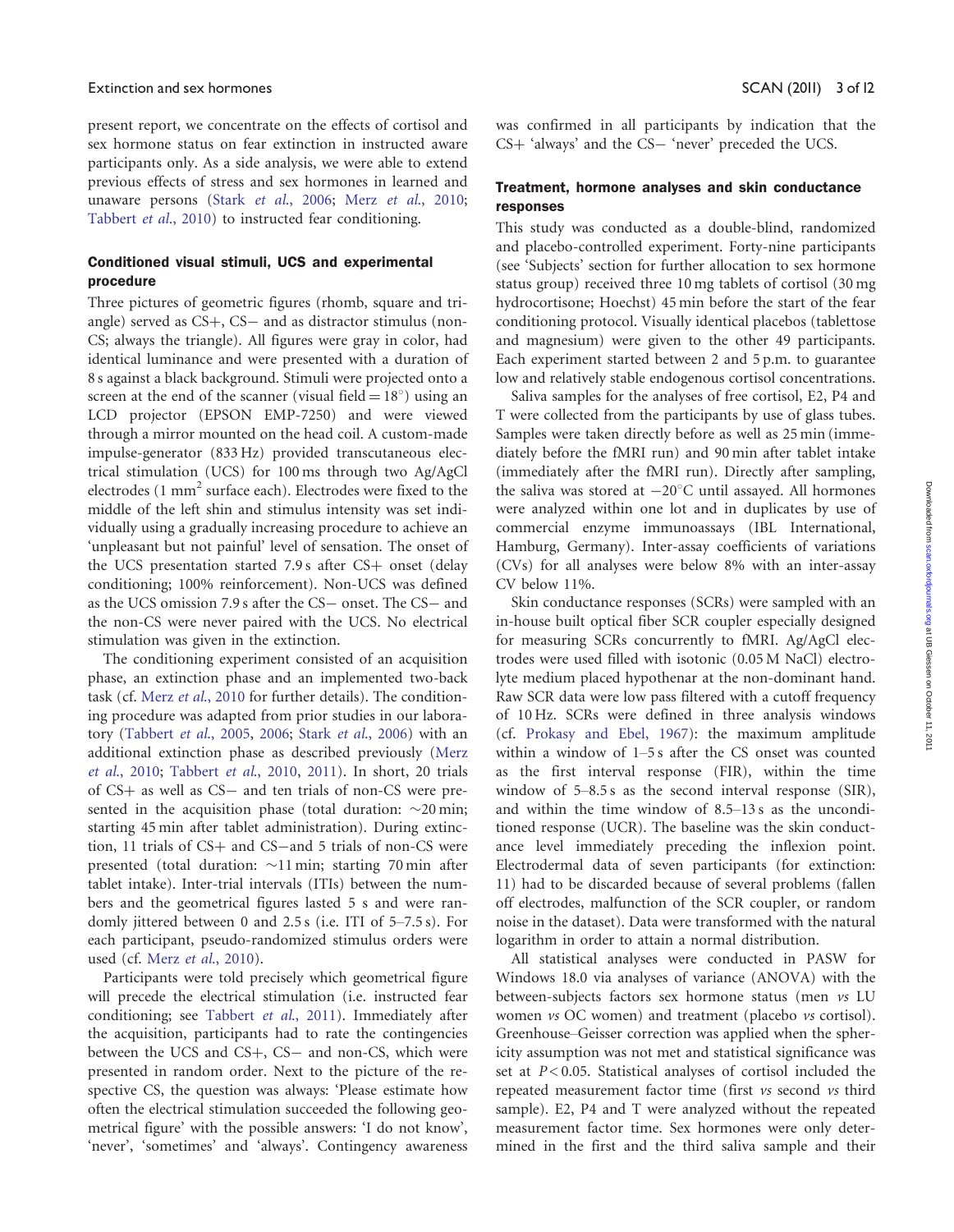concentrations were averaged to check for expected differences between men, LU and OC women. Statistical comparisons of SCRs were performed separately for the acquisition and the extinction with the within-subject factors stimulus type (CS+ and CS- for the FIR and SIR) and trial (20 for fear acquisition; 10 for fear extinction). Results of the UCR can be found in the [Supplementary Data.](http://scan.oxfordjournals.org/cgi/content/full/nsr063/DC1) Only main effects or interactions with the factor stimulus type will be reported to emphasize fear learning-related modulations.

#### Image acquisition and analyses

Brain images were acquired using a 1.5 T whole-body tomograph (Siemens Symphony with a quantum gradient system) with a standard head coil. Data were analyzed using Statistical Parametric Mapping (SPM5, Wellcome Department of Cognitive Neurology, London, UK, 2005) implemented in MatLab R2007b (Mathworks Inc., Sherborn, MA). Standard preprocessing steps were used as described before (cf. [Merz](#page-10-0) et al[., 2010;](#page-10-0) [Tabbert](#page-10-0) et al., 2010, [2011,](#page-10-0) also for details concerning structural and functional image acquisition).

Fear acquisition and extinction were integrated as separate sessions in one model in SPM5 including the following experimental conditions: CS+, CS-, non-CS, UCS, non-UCS, targets and non-targets (excluding UCS and non-UCS for extinction). The linear temporal trend of the CS+, CS-, non-CS, UCS and non-UCS were added as regressors in the statistical design to account for possible habituation or sensitization effects. An additional regressor was introduced containing the first two numbers and the first two geometrical figures of the extinction, because learning could not have yet occurred (Phelps et al[., 2004\)](#page-10-0). All regressors were modeled by a stick function convolved with the canonical hemodynamic response function in the general linear model, without specifically modeling the durations of the different events. Six regressors counting information about motion correction were introduced as covariates in the model separately for the acquisition and the extinction. The high pass filter was set at 128 s.

The individual contrasts were analyzed in random effects group analyses in SPM8 (Wellcome Department of Cognitive Neurology, London, UK, 2009) and focused on the contrasts  $CS+$  minus  $CS-$  and  $CS+$  by time minus  $CS-$  by time during acquisition and extinction. Results of the contrast UCS minus non-UCS during acquisition can be found in the [Supplementary Data](http://scan.oxfordjournals.org/cgi/content/full/nsr063/DC1). ANOVA was conducted with the group factors sex hormone status and treatment in the full factorial model implemented in SPM8. F-contrasts will be reported for main effects and interactions with subsequent post hoc t-tests for significant results.

For statistical analyses, we used region of interest (ROI) analyses: ACC, amygdala, insula and thalamus were included as ROI for the UCS and CS analyses. In addition, for CS analyses in the acquisition, the hippocampus and the OFC were included. For CS analyses in the extinction, the hippocampus and the vmPFC were additionally tested. The

structural masks were designed using the software-program MARINA [\(Walter, 2002](#page-11-0)). The significance threshold was set to  $\alpha = 0.05$  on voxel level, corrected for multiple testing (family-wise error (FWE) correction using the small volume correction options of SPM8) with  $P_{\text{corr.}}$  < 0.05. Trends in the amygdala will also be reported at a more liberal level  $(P_{\text{corr}} < 0.10)$  due to its prominent role in fear learning.

# RESULTS

#### Endocrinological data and SCRs

A small number of participants (six men, one LU and one OC woman) showed extremely high cortisol concentrations (>1000 nmol/l) 25 min after hydrocortisone intake. These subjects were excluded from cortisol analyses, because these high levels most likely reflect micro hydrocortisone residues of the uncoated tablet in the mouth of the participants. ANOVA revealed a significant main effect of time  $[F(1.1,$  $(91.9) = 32.1;$   $P < 0.001$ , treatment  $[F(1, 84) = 58.5;$  $P < 0.001$ ] and a time  $\times$  treatment interaction [F(1.1,  $(91.9) = 33.3$ ;  $P < 0.001$ ]. In the cortisol compared to the placebo group, cortisol levels were elevated in the second and third sample (both  $Ps < 0.001$ ; first sample:  $P = 0.55$ ; Table 1) pointing to a successful treatment. No other main effects or interactions occurred. Further, no differences in baseline cortisol concentrations (first sample) with respect to treatment, sex hormone status, or an interaction of these factors were observed. A cortisol response resulting from the paradigm was tested in the placebo group only, because cortisol levels were too high in the group receiving 30 mg hydrocortisone to detect slight changes due to the experimental procedure. Comparing cortisol levels of the second and third sample (which might reflect a cortisol response due to the paradigm most adequately), no significant effect of time was found.

Analyses of sex hormones revealed implausibly high levels for some participants (larger than 3 s.d. from the mean of the respective sex hormone status group), which could be a sign of sample contamination. These subjects (E2: one man, one LU and one OC woman; P4 and T: one OC woman) were excluded from sex hormone analyses. There was a significant main effect of sex hormone status for E2  $[F(2, 1)]$ 89) = 6.6; P = 0.002], P4  $[F(2, 91) = 56.0; P < 0.001]$  and  $T$   $[F(2, 91) = 29.6; P < 0.001;$  [Table 2](#page-4-0)]. LU women had

Table 1 Mean (s.e.) cortisol concentrations (in nmol/l) before, 25 min after and 90 min after the administration of 30 mg hydrocortisone or placebo

| Cortisol (nmol/l) | <b>Before</b> | 25 min after       | 90 min after         |
|-------------------|---------------|--------------------|----------------------|
|                   | treatment     | treatment          | treatment            |
| Cortisol          | 7.12(0.85)    | 224.17 $(37.02)^a$ | 100.96 $(10.31)^{a}$ |
| Placebo           | 6.51(0.59)    | 4.47(0.44)         | 5.25(0.45)           |

Unrealistically high hormone concentrations (>1000 nmol/l) were excluded from the analyses and the descriptives of this table.

<sup>a</sup>Significant increase compared to the placebo group ( $P < 0.001$ ).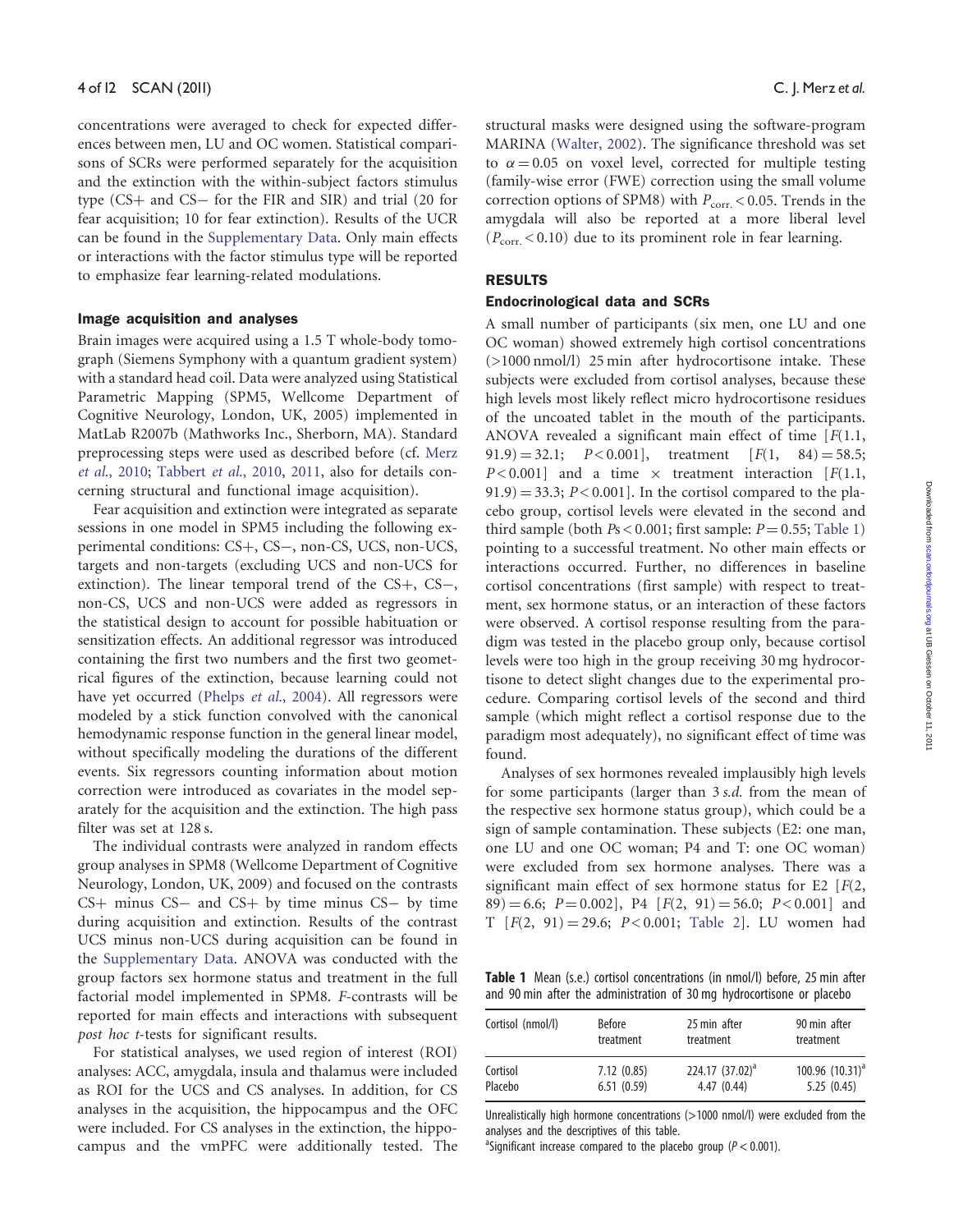<span id="page-4-0"></span>higher E2 and P4 concentrations than OC women and men (all  $Ps \leq 0.005$ ). Concerning T, men had higher levels than LU and OC women (both Ps < 0.001); LU women had higher concentrations than OC women ( $P = 0.01$ ). No other main effects or interactions emerged. Recruiting of the present sample was successful, because sex hormone levels of the three sex hormone status groups were in the expected range.

Concerning SCRs in the acquisition, ANOVA demonstrated a main effect of stimulus type for the FIR  $[F(1,$  $(85) = 98.2;$   $P < 0.001$  and the SIR  $[F(1, 85) = 59.1;$ P < 0.001]. These effects were based on higher SCRs toward the CS+ than toward the CS-. Moreover, a significant interaction between stimulus type and trial could be detected for the FIR  $[F(11.1, 945.8) = 5.3; P < 0.001]$  and the SIR  $[F(11.3, 945.8) = 5.3; P < 0.001]$  $(957.3) = 4.4$ ;  $P < 0.001$ ] indicating that stimulus processing differed over time. Further, ANOVA revealed a stimulus type  $\times$  trial  $\times$  sex hormone status interaction in the SIR  $[F(22.5, 957.3) = 1.6; P = 0.048]$ . Post hoc tests could not detect differences between the sex hormone status groups. Presumably, this interaction effect is due to differences in single trials; for an illustration of these results, time courses of the differential SCRs in the SIR are depicted in Figure 1A. It appears that LU women had initially higher differential SCRs, which habituated more rapidly compared to those of

Table 2 Mean (s.e.) estradiol, progesterone and testosterone concentrations (in pmol/l) for men, LU and OC women

| Sex hormone<br>(pmol/l) | Estradiol            | Progesterone           | Testosterone                 |
|-------------------------|----------------------|------------------------|------------------------------|
| Men                     | 7.45(0.82)           | 175.06 (16.24)         | 322.13 $(36.23)^a$           |
| LU women                | 11.93 $(0.82)^{a,b}$ | 616.97 $(59.93)^{a,b}$ | 99.65 (12.02) <sup>a,b</sup> |
| OC women                | 7.71(0.90)           | 141.80 (12.56)         | 61.13 (8.00)                 |

Unrealistically high hormone concentrations (>3s.d. from the mean of the respective sex hormone status group) were excluded from the analyses and the descriptives of this table.

<sup>a</sup> Significant difference compared to OC women (largest  $P \leq 0.01$ ).

 $b$ Significant difference compared to men ( $P < 0.002$ ).

men and OC women. In the extinction, no main or interaction effects with stimulus type were found. In particular, sex hormone status did not influence extinction learning (see Figure 1B). Additional tests in the six groups separated for the acquisition and the extinction phase can be found in the [Supplementary Data](http://scan.oxfordjournals.org/cgi/content/full/nsr063/DC1) (see [Supplementary Table S1\)](http://scan.oxfordjournals.org/cgi/content/full/nsr063/DC1).

#### Hemodynamic responses

In all analyses of the acquisition and the extinction, the factor treatment (placebo vs cortisol) did not result in significant main or interaction effects.

## Fear acquisition

In the contrast  $CS+$  by time minus  $CS-$  by time, we found significant neuronal activation in the right ACC ( $x=6$ ,  $y=48$ ,  $z=27$ ,  $F_{\text{max}}=16.42$  and  $P_{\text{corr}}=0.023$ ) and the right insula ( $x = 33$ ,  $y = 9$ ,  $z = 6$ ,  $F_{\text{max}} = 15.92$  and  $P_{\text{corr}} = 0.038$ ). These differentiations were based on linear increases toward the CS- and linear decreases toward the CS+.

In the contrast CS+ minus CS-, ANOVA revealed significant neuronal activations in all ROI (all  $Ps \leq 0.008$ ) with higher responses to the CS+ than to the CS-.

Thus, in fear acquisition, reliable CRs could be found without a modulation by cortisol or sex hormone status.

## Fear extinction

In the contrast  $CS + by$  time minus  $CS - by$  time, we found a significant linear CS+/CS-differentiation in the right amygdala ( $x=21$ ,  $y=3$ ,  $z=-21$ ,  $F_{\text{max}}=16.34$  and  $P_{\text{corr}}=0.005$ ) revealing a linear increase toward the CS- and a linear decrease toward the  $CS$ + in all participants.

In the F-test for the main effect sex hormone status in the contrast CS+ minus CS-, ANOVA revealed significant CS+/CS- differentiations in the right ACC, the right amygdala, bilaterally in the thalamus as well as in the vmPFC [\(Table 3](#page-5-0) and [Figure 2\)](#page-6-0). Subsequent t-tests in these structures revealed that OC women had significantly higher CS+/CSdifferentiation than men and LU women in all regions



Fig. 1 Mean differential SCRs (CS+ minus CS- in the SIR) in (A) the fear acquisition and (B) the fear extinction phase separated for men, LU and OC women. A moving average over three trials is illustrated to enhance temporal smoothness. Error bars are standard errors of the mean.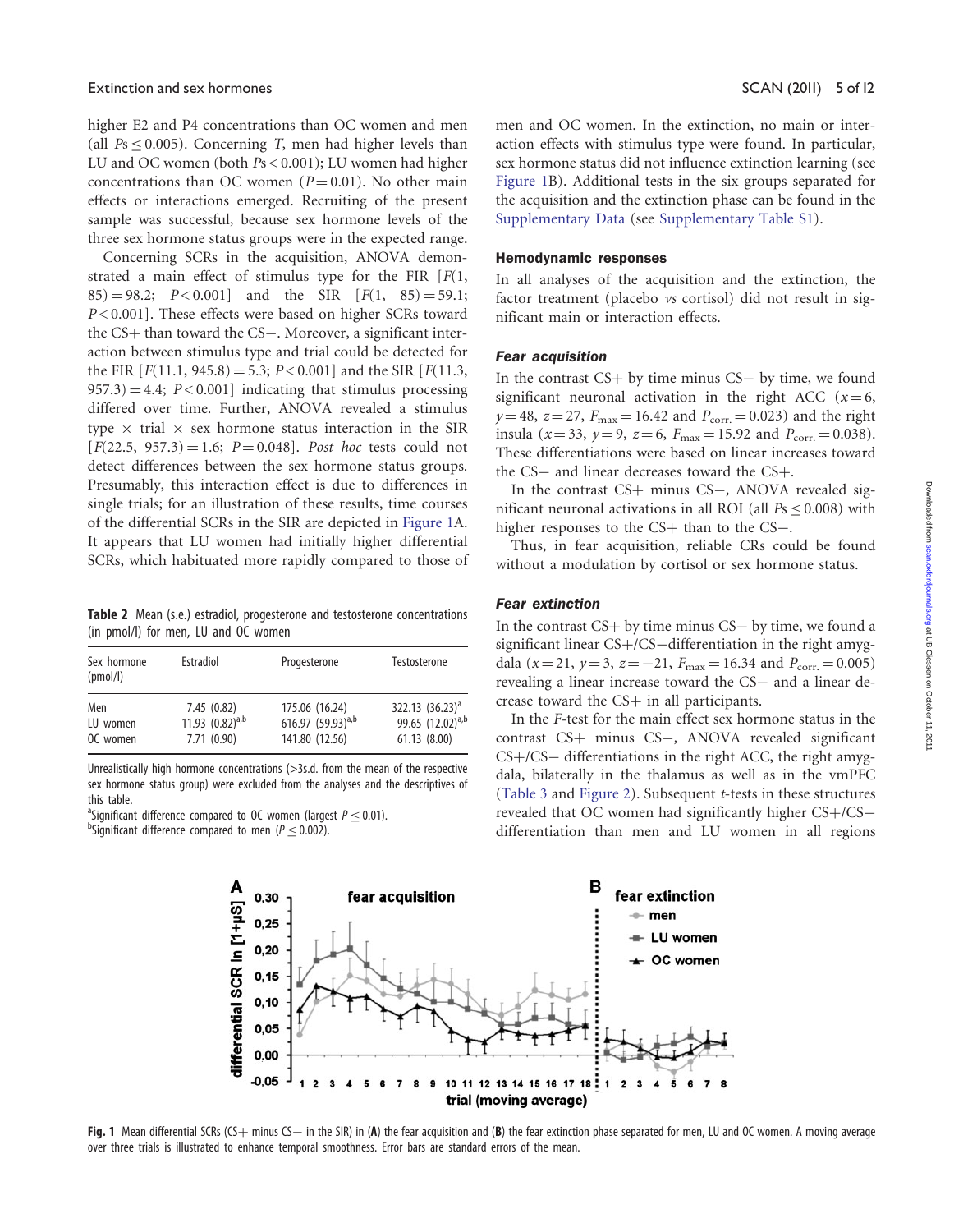| Group                   | Brain region               | Χ              | y     | Z     | k   | $F_{\text{max}}$ | $P_{corr.}$ |  |
|-------------------------|----------------------------|----------------|-------|-------|-----|------------------|-------------|--|
| All participants        | R ACC                      | 3              | 54    | 12    | 166 | 10.42            | 0.021       |  |
|                         | R amygdala                 | 33             | 0     | $-24$ | 65  | 6.72             | 0.060       |  |
|                         | L thalamus                 | $-15$          | $-21$ | 12    | 147 | 8.84             | 0.032       |  |
|                         | R thalamus                 | 6              | $-15$ | 15    | 124 | 9.13             | 0.026       |  |
|                         | L vmPFC                    | $-3$           | 48    | $-15$ | 192 | 14.16            | 0.001       |  |
|                         | R vmPFC                    | 9              | 57    | $-3$  | 220 | 10.68            | 0.014       |  |
| Group                   | Brain region               | Χ              | у     | Z     | k   | $T_{\rm max}$    | $P_{corr.}$ |  |
| OC women minus men      | R ACC                      | 6              | 45    | 6     | 285 | 4.12             | 0.012       |  |
|                         | R amygdala                 | 30             | $-3$  | $-21$ | 122 | 4.20             | 0.002       |  |
|                         | R thalamus                 | 21             | $-27$ | 3     | 172 | 3.54             | 0.029       |  |
|                         | L vmPFC                    | $-6$           | 48    | $-15$ | 269 | 4.91             | 0.001       |  |
|                         | R vmPFC                    | 9              | 51    | $-12$ | 305 | 3.99             | 0.014       |  |
| Men minus OC women      | No significant activations |                |       |       |     |                  |             |  |
| OC women minus LU women | R ACC                      | 3              | 54    | 12    | 191 | 3.94             | 0.023       |  |
|                         | R amygdala                 | 33             | 0     | $-15$ | 76  | 2.77             | 0.082       |  |
|                         | L thalamus                 | $-15$          | $-21$ | 12    | 254 | 4.31             | 0.005       |  |
|                         | R thalamus                 | 9              | $-9$  | 15    | 182 | 3.97             | 0.011       |  |
|                         | L vmPFC                    | $-3$           | 48    | $-15$ | 227 | 4.65             | 0.002       |  |
|                         | R vmPFC                    | $\overline{3}$ | 51    | $-9$  | 264 | 4.41             | 0.005       |  |
| LU women minus OC women | No significant activations |                |       |       |     |                  |             |  |
| Men minus LU women      | No significant activations |                |       |       |     |                  |             |  |
| LU women minus men      | No significant activations |                |       |       |     |                  |             |  |

<span id="page-5-0"></span>Table 3 Localization, cluster size (k) and statistics of the peak voxels within the respective ROI resulting from the contrast CS+ minus CS- in the extinction

Here, the undirected F-tests revealed a main effect of sex hormone status. Further, results for the post hoc directed t-tests between the sex hormone status groups (men vs LU women versus OC women) are shown.

The significance threshold was  $P_{\text{corr}}$  < 0.05 (FWE-corrected according to SPM8; small volume correction); for neuronal activation in the amygdala  $P_{\text{corr}}$  < 0.10 was chosen. All coordinates  $(x, y, z)$  are given in MNI space. L = left and R = right.

(except the left thalamus for the comparison OC women minus men; Table 3). As shown in [Figure 2](#page-6-0), this pattern resulted from higher responses to the CS- compared to the CS+ in men and LU women, whereas OC women had higher neuronal activation to the CS+ in comparison to the CS-. Additionally, plots of the time courses of differential neuronal activation in the peak voxels showed rather steady CRs in the left and the right vmPFC in OC women [\(Figure 3\)](#page-7-0). In the right amygdala and the right ACC, OC women showed increasing CRs at first; these decreased over time leading to a low level comparable to men and LU women. Time courses of the thalamus activation seem to be quite unspecific.

To gain further insights into the potential association between electrodermal activity (showing no sex hormone status effect) and neuronal activation in fear extinction learning, we correlated differential SCRs with the contrast CS+ minus CS- in all significant ROI (cf. Table 3). The mean differential SCR (separately for the FIR and the SIR) was included as regressor in simple regression models for all participants as well as separately for men, LU and OC women. Significant t-values identify brain activation significantly correlating with differential SCRs. Results in the SIR revealed no associations. However in the FIR, positive correlations were found in the right ACC, the right amygdala, the right thalamus and the right vmPFC in OC women only (see Table 4).

## **DISCUSSION**

This fMRI study with a large sample size investigated how sex and stress hormones influence instructed fear acquisition (probably more closely reflecting fear expression rather than fear learning) and in particular fear extinction. Cortisol alone as well as in the interaction with sex hormone status did not influence instructed fear acquisition or extinction. However, sex hormone status influenced neuronal correlates of extinction: OC women showed altered extinction learning compared to men and free-cycling women in the luteal phase. Additionally, an association of neuronal activation with differential SCRs during extinction was observed in OC women only.

In general in extinction, amygdala activation linearly increased toward the CS- and decreased to the CS+. As the amygdala is involved in the detection of salience [\(Davis and](#page-9-0) [Whalen, 2001](#page-9-0); Phan et al[., 2002](#page-10-0)), this finding could be interpreted as a shift in salience from the CS+ toward the CSdue to the (for the participants initially surprising) absence of the UCS in extinction. After having noticed that the  $CS+$ does not predict the UCS anymore, attention might have been directed to the CS- as a possible new cue for the UCS. It has to be mentioned that analysis of the contrast  $CS+$  by time minus  $CS-$  by time in the present study reflects linear changes in neuronal activation over time. Different time courses of CS+/CS- differentiation might also be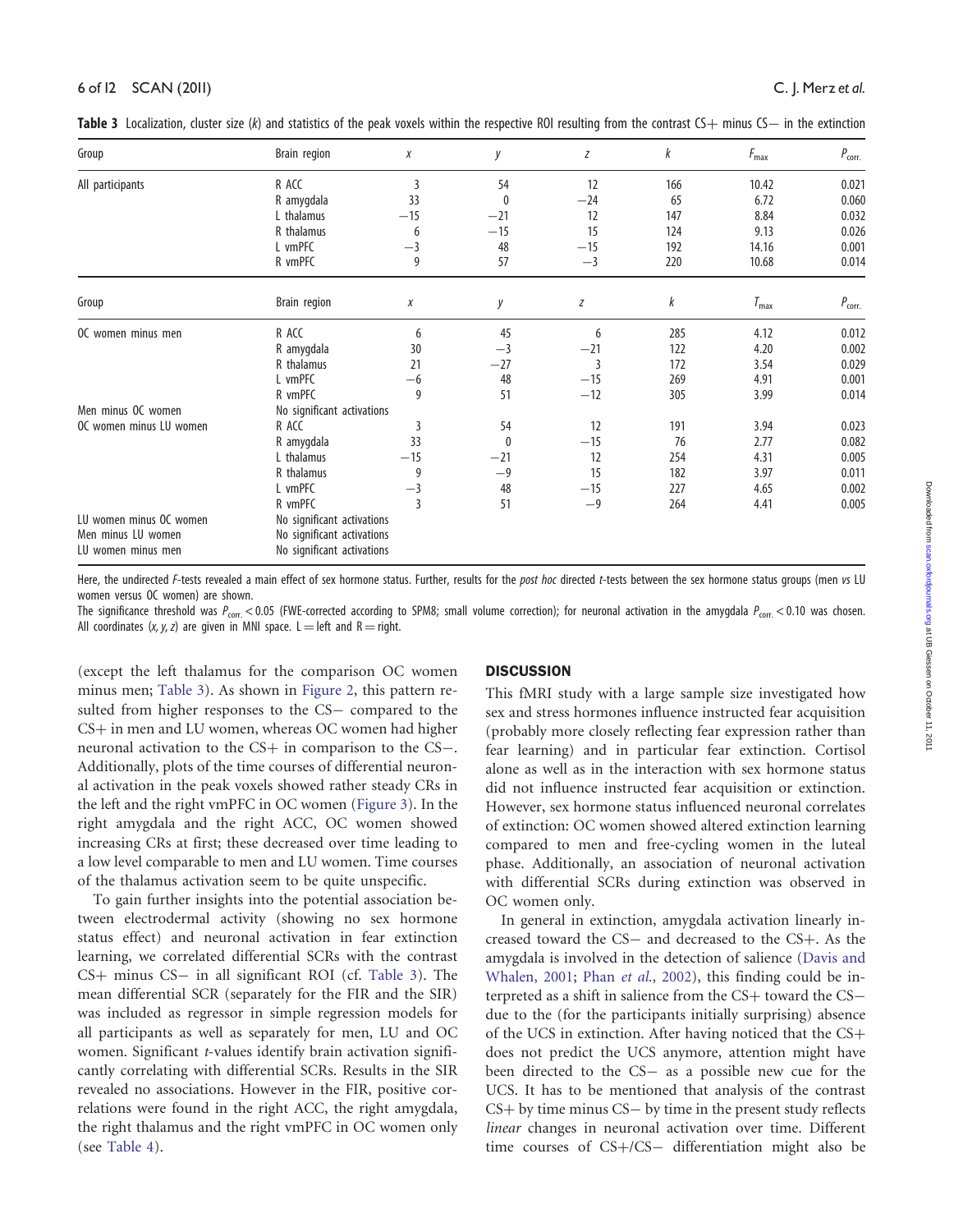<span id="page-6-0"></span>

Fig. 2 Neuronal activation in the extinction for the main effect of sex hormone status on conditioned responses (CS + minus CS - ). Data are illustrated with  $F \geq 5.0$ (see color bar for exact F-values). The depicted slices were selected according to the reported activations in the left ( $y = -21$ ) and right thalamus ( $y = -15$ ), the right amygdala ( $y = 0$ ), the right anterior cingulate cortex (ACC;  $y = 54$ ), as well as in the left ( $y = 48$ ) and right ventromedial prefrontal cortex (vmPFC;  $y = 57$ ). Additionally, mean contrast estimates as well as the respective standard errors of the mean to  $CS+$  minus  $CS-$  for men, LU and OC women in the respective peak voxels are displayed in the bar graphs.  $L = left$ , R = right.

presumed in extinction, e.g. quadratic or cubic trends. However, the exact time course of the learning process, which is required for the set up of an adequate statistical model, is still unclear, in particular concerning different brain structures.

Most interestingly, we observed differences in extinction learning in our three sex hormone status groups. Neuronal activation in the contrast CS+ minus CS- was higher in OC women compared to men and LU women in the ACC, the amygdala, the thalamus and the vmPFC. These brain structures have been associated with fear extinction processes [\(Myers and Davis, 2002](#page-10-0); [Quirk and Mueller, 2008;](#page-10-0) [Sotres-Bayon and Quirk, 2010\)](#page-10-0) as well as more generally with emotion processing (Bush et al[., 2000;](#page-9-0) Phan et al[., 2002,](#page-10-0) [2004](#page-10-0)). Furthermore, the amygdala and parts of the ACC seem to be overactive in patients with specific phobia or post-traumatic stress disorder (PTSD; [Etkin and Wager,](#page-9-0) [2007](#page-9-0); [Shin and Liberzon, 2010](#page-10-0)). An increased fear

acquisition [\(Grillon and Morgan, 1999;](#page-9-0) Orr et al[., 2000\)](#page-10-0) and a prolonged fear extinction (Orr et al[., 2000](#page-10-0); [Peri](#page-10-0) et al[., 2000;](#page-10-0) Blechert et al., 2007) have already been observed in patients with PTSD. Women are much more prone to develop an anxiety disorder ([Breslau](#page-9-0) et al., 1997; [Kessler](#page-9-0) et al[., 2005\)](#page-9-0) with a possible maintenance mechanism being e.g. a failure to adequately diminish fear reactions. In the present study, the opposite neuronal activation pattern in OC women compared to men and LU women suggests at least altered extinction learning [\(van Haaren](#page-10-0) et al., 1990).

As far as the amygdala is concerned, a previous study observed higher responses to the CS- compared to the  $CS$ + in extinction learning (Phelps *et al.*, 2004; but see LaBar et al[., 1998\)](#page-10-0), which were correlated with diminishing differential SCRs. However, in the present study, a statistical significant effect of sex hormone status could not be found in SCRs during extinction. Thus, at the electrodermal level, we cannot confirm the results of the fMRI analyses at first glance. But several important facts have to be taken into consideration. Potentially, SCRs are not sensitive enough to detect slight changes due to extinction learning, especially with a 100% reinforcement schedule in the acquisition phase. BOLD responses might be considered as a more sensitive measure, although they do not necessarily represent the same measure of the fear conditioning process as SCRs. In this line, a dissociation of the electrodermal and the neuronal level in fear conditioning has already been reported (e.g. [Tabbert](#page-10-0) et al., 2006, [2011](#page-10-0); [Kalisch](#page-9-0) et al., 2009). Further, to attain a comparable extinction pattern in SCRs  $(i.e. no significant differentiation between CS+ and CS-)$ between the sex hormone status groups, a different underlying neuronal activation was necessary. Descriptively, at the beginning of the extinction phase, high CS+/CS- differentiations were found in the amygdala and the ACC in OC women. Both structures have been related to fear expression [\(LeDoux, 2000;](#page-10-0) Phelps et al[., 2004](#page-10-0); [Shin and Liberzon, 2010](#page-10-0)). Thus, it could be probably suggested that this initial higher activation reflects fear responses, which are still present in the first part of the extinction in OC women but not in men or LU women. Later, neuronal activation in the amygdala and the ACC diminishes resulting in a similar activation pattern in all sex hormone status groups. The assumedly inhibitory vmPFC activation sustained over time in OC women. The vmPFC has been associated with fear extinction and emotion regulation [\(Quirk and Mueller, 2008;](#page-10-0) Sotres-Bayon and Quirk, [2010](#page-10-0); [Hartley and Phelps, 2010\)](#page-9-0); in the present study, this critical structure seems to be recruited steadily in OC women only. Thus, sustained differential vmPFC activation might be necessary to inhibit the initial fear responses still elicited by the amygdala and the ACC in OC women, but not in men or LU women.

Despite the lacking effect of sex hormone status on SCRs in the extinction phase, we could demonstrate in correlation analyses that higher CS+/CS- responses at the electrodermal level were positively associated with higher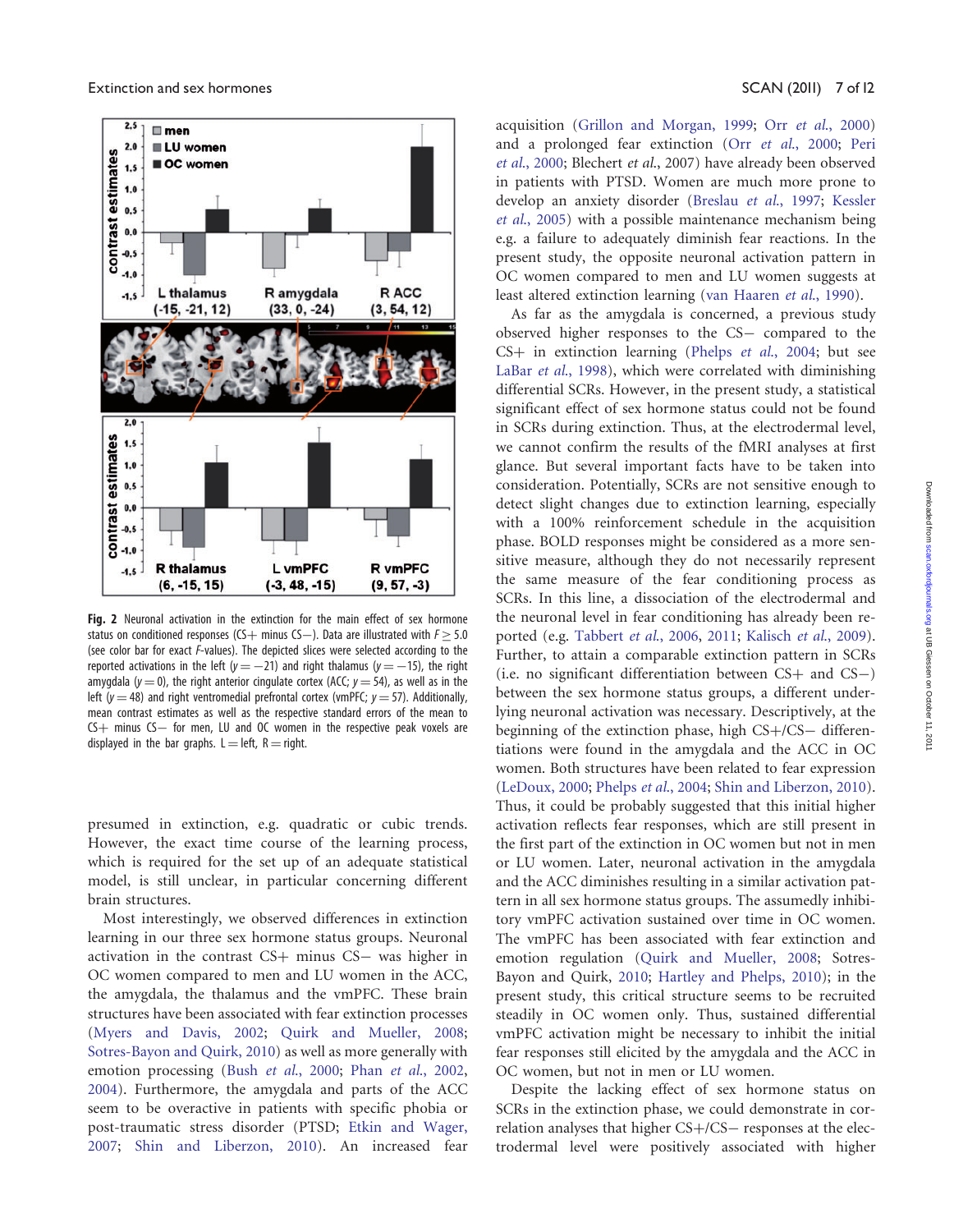<span id="page-7-0"></span>

Fig. 3 Extinction learning curves for the contrast CS+ minus CS- for the three sex hormone status groups (men, LU women and OC women) in the peak voxels of the group statistics (cf. [Table 3](#page-5-0) and [Figure 2](#page-6-0)). A moving average over three trials is illustrated to enhance temporal smoothness. Error bars are standard errors of the mean. L = left,  $R =$  right.

| Table 4 Localization and statistics of the peak voxels for the correlation analyses between differential SCRs in the FIR and neuronal activation in the contrast |  |  |  |
|------------------------------------------------------------------------------------------------------------------------------------------------------------------|--|--|--|
| $CS+$ minus $CS-$ in the extinction phase                                                                                                                        |  |  |  |

| Group                                           | Brain region                                                                                                                           | X              |                   |                              | $\frac{I}{I}$ max            | $P_{corr.}$                      |                                  |
|-------------------------------------------------|----------------------------------------------------------------------------------------------------------------------------------------|----------------|-------------------|------------------------------|------------------------------|----------------------------------|----------------------------------|
| All participants<br>Men<br>LU women<br>OC women | No significant correlation<br>No significant correlation<br>No significant correlation<br>R ACC<br>R amygdala<br>R thalamus<br>R vmPFC | 12<br>24<br>21 | 18<br>$-18$<br>18 | 27<br>$-24$<br>$-3$<br>$-12$ | 4.00<br>3.99<br>3.75<br>4.20 | 0.055<br>0.013<br>0.044<br>0.030 | 0.641<br>0.640<br>0.616<br>0.659 |

Results are listed for all participants as well as separately for men, LU and OC women within the respective ROI. In order to gain a quantitative measure for the magnitude of these correlations, we calculated the correlation coefficients r for the resulting brain structures using the t-values at the peak voxels of the respective analysis (cf. [Rosenthal,](#page-10-0) [1994\)](#page-10-0).

The significance threshold was  $P_{\text{corr}}$  < 0.05 (FWE-corrected according to SPM8; small volume correction); trends up to  $P_{\text{corr}}$  < 0.10 are shown. All coordinates (x, y, z) are given in MNI space.  $L = left$  and  $R = right$ .

differential activation in the ACC, the amygdala, the thalamus and the vmPFC. This might also be interpreted in terms of fear responses still being present in OC women. However, a negative correlation between vmPFC activation and SCRs would have been expected regarding the literature ([Quirk and Mueller, 2008](#page-10-0); [Hartley and Phelps, 2010;](#page-9-0) Sotres-Bayon and Quirk, [2010\)](#page-10-0). Nevertheless, the present results indicate that extinction learning is at least altered in OC women as compared to men and LU women.

In addition, the present study suggests that the interpretation of previous conditioning experiments including women without specifying OC usage or the time of measurement in the menstrual cycle might be compromised. Differing sex hormone levels in women could explain divergent results reported in the literature. Future conditioning studies should consider sex hormones as a relevant source of variation. It would be interesting to investigate women in the early follicular phase. They have low E2 and P4 levels comparable to OC women, but resulting from endogenous release instead of exogenous treatment. With this approach, direct effects of OC intake could be tested (cf. [Kuhlmann and Wolf, 2005](#page-10-0)).

LU women have high E2 concentrations, whereas men and OC women have comparable low E2 levels. If sex hormones, in particular E2, were involved in the modulation of fear extinction, men and OC women should have displayed comparable CS+/CS- differentiations. At first sight, this seems not to be the case, because men and LU women showed the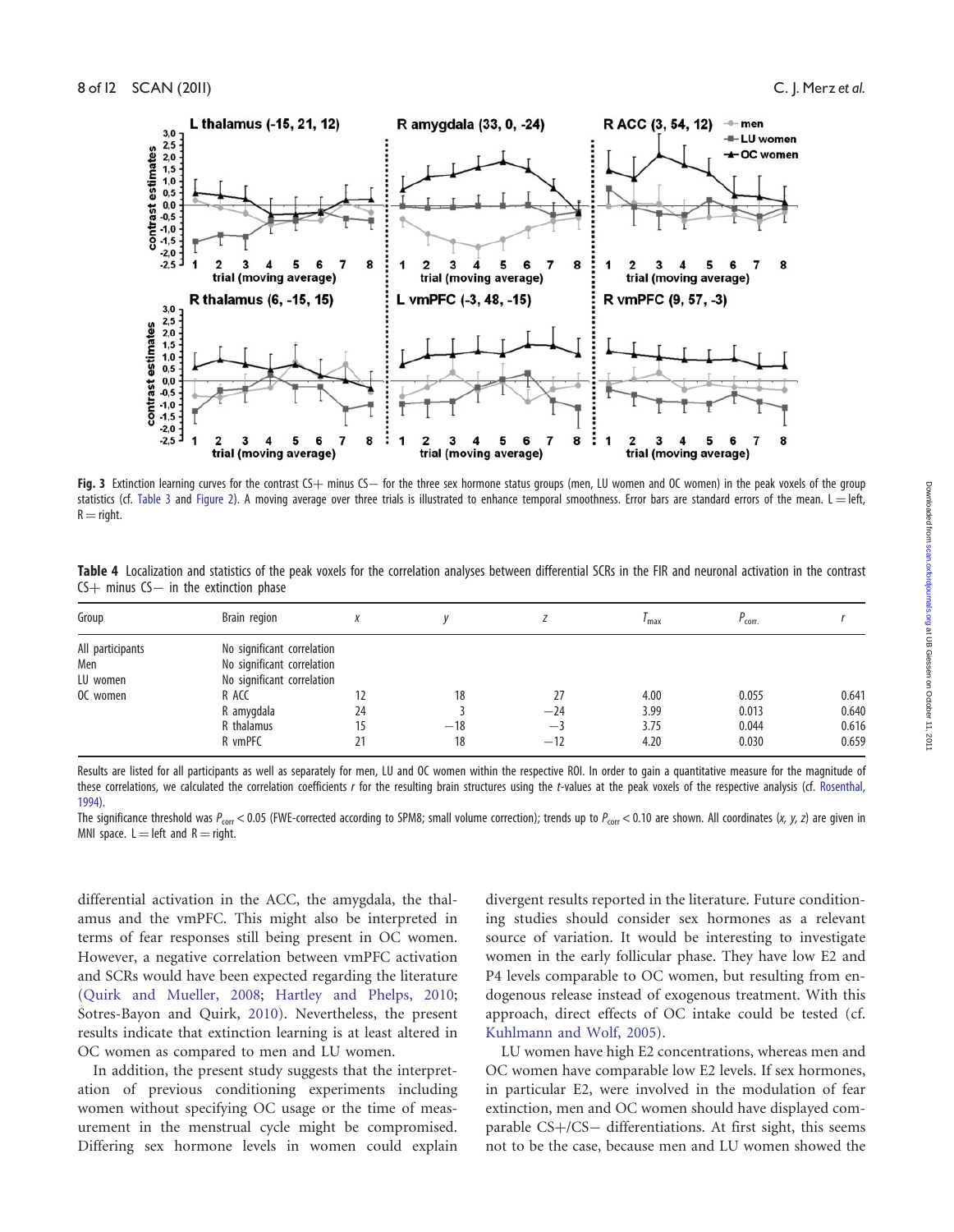same neuronal activation pattern. Yet, high T concentrations in men might intervene either directly or indirectly after aromatization into E2 leading to higher E2 availability in men (cf. Milad et al[., 2010\)](#page-10-0). In conditioned taste aversion, it has been observed that female rats extinguish CRs more rapidly than male rats, with an application of E2 accelerating extinction [\(Chambers, 1976;](#page-9-0) [Yuan and Chambers, 1999a,](#page-11-0) [1999b](#page-11-0)). Our present results are also in line with studies associating high E2 levels with facilitated extinction [\(Markus and Zecevic, 1997](#page-10-0); Milad et al[., 2006,](#page-10-0) [2009,](#page-10-0) [2010;](#page-10-0) Chang et al[., 2009\)](#page-9-0) and OC treatment in rats with anxietylike behavior [\(Follesa](#page-9-0) et al., 2002). Besides fear extinction, E2 is related to the modulation of learning and memory processes in general [\(Korol, 2004](#page-10-0)). Our findings appear to suggest that the current sex hormone status has a stronger influence on emotional learning processes than biological sex (cf. [Andreano and Cahill, 2010\)](#page-9-0).

Long-term effects of sex hormones on neuronal morphology and physiology during development are termed organizational effects. In contrast, activational effects refer to the impact of current availability of sex hormones on morphological and physiological changes throughout the whole lifespan [\(McCarthy and Konkle, 2005;](#page-10-0) [Gillies and McArthur,](#page-9-0) [2010](#page-9-0)). In this line, the present study proposes that sex hormones exert their influence on fear extinction rather via activational and not via organizational actions; otherwise, LU and OC women should have displayed the same response pattern. Experiments using E2 and P4 administration or blockade of their receptors (e.g. [Bowman](#page-9-0) et al., 2002; Milad et al[., 2009;](#page-10-0) [Walf and Frye, 2009\)](#page-11-0) might be able to disentangle activational from organizational effects.

In the contrast CS+ minus CS- in the instructed fear acquisition, we observed significant activations in all preselected ROI, i.e. in the amygdala, the ACC, the hippocampus, the insula, the OFC and the thalamus. This supports the assumption that the fear conditioning protocol was successful in eliciting CRs in fear-related structures, which is also mirrored in conditioned SCRs in the FIR and SIR. Importantly, prior instruction about the CS–UCS contingencies probably leads to a measure of fear expression (rather than genuine fear learning) in the acquisition phase when comparing CS+ and CS-. A more detailed discussion of the results of the acquisition phase is provided in the [Supplementary Data](http://scan.oxfordjournals.org/cgi/content/full/nsr063/DC1).

Extinction learning was not modulated by cortisol, which is in contrast to several studies in rodents (e.g. [Yang](#page-11-0) et al., [2006](#page-11-0), [2007\)](#page-11-0) and humans ([Jackson](#page-9-0) et al., 2006; [Zorawski](#page-11-0) et al[., 2006;](#page-11-0) see [Akirav and Maroun, 2007](#page-9-0) for a review). Some of these reports used stress induction also leading to an activation of the autonomous nervous system besides a cortisol release. Further, the specific dose of cortisol (30 mg) can be responsible for the divergent results. An inverted U-shaped curve as well as linear associations have been proposed for cortisol effects to occur ([de Kloet](#page-9-0) et al., 1999; Lupien et al[., 2007;](#page-10-0) [Sandi and Pinelo-Nava, 2007](#page-10-0)). Hence, we cannot exclude that different results would have been obtained with a lower dosage of hydrocortisone or with an induction of psychosocial stress. In this line, lowered cortisol levels, that have been proposed in PTSD [\(de Kloet](#page-9-0) et al., [2006](#page-9-0); [Yehuda, 2009](#page-11-0)), might also be interesting. Differences in response to cortisol increases in women compared to men should also be considered (cf. Paris et al[., 2010](#page-10-0)). Moreover, cortisol exerts its influence on learning and memory processes via rapid non-genomic effects as well as via a slower genomic pathway (Joëls et al[., 2006](#page-9-0)). Thereby, a gradual shift between these two effects has been suggested [\(de Kloet](#page-9-0) et al., [2005](#page-9-0)). In our design, the acquisition phase took place between 45 and 65 min and the extinction phase between 70 and 81 min after the intake of the tablets. So, a clear distinction between non-genomic and genomic effects of cortisol cannot be made (cf. [Henckens](#page-9-0) et al., 2010).

The exact conditioning protocol might also be responsible for the discrepant findings. A recent study in learned aware OC women with the identical experimental design revealed that placebo compared to cortisol was associated with higher differential neuronal responses during extinction learning [\(Tabbert](#page-10-0) et al., 2010). One possible reason for these discrepancies is that in the present sample, we investigated instructed fear learning. So, differences in contingency awareness during fear acquisition (cf. [Tabbert](#page-10-0) et al., 2011) might explain the lacking cortisol effects in the present study. One could speculate that the type of fear learning (instructed vs learned) alters cortisol effects on subsequent extinction learning. Presumably, learned aware participants needed more time to detect the correct CS–UCS contingencies during fear acquisition and extinction. But extinction learning seems to occur faster with a prior instruction about the relationship between CS and UCS in fear acquisition. Potentially, cortisol cannot influence this rapid process or its impact is detectable in the first trials only. Speculatively, contingency awareness seems to be relevant not only for fear acquisition [\(Klucken](#page-9-0) et al., 2009; [Tabbert](#page-10-0) et al., 2011), but also for fear extinction and its modulation by cortisol. This clearly has to be tested in future studies.

As a limitation of sex hormone status effects, several methodologies suggest that prefrontal functioning, e.g. attention, is altered at particular stages of the menstrual cycle (e.g. [McCourt](#page-10-0) et al., 1997; [Solis-Ortiz](#page-10-0) et al., 2004; Holländer et al., 2005; [Solis-Ortiz and Corsi-Cabrera,](#page-10-0) [2008](#page-10-0)). Further, conscious and, more importantly, subconscious attention levels might influence fear conditioning processes. Since we did not measure objective attention or other dimensions of prefrontal activation, it remains unclear if these confounding variables might have influenced the present results.

In conclusion, we observed that sex hormone status modulates fear extinction learning in several brain structures. In contrast, instructed fear acquisition was comparable between the groups. Therefore, a carry-over effect of different fear acquisition prior to extinction can be excluded. No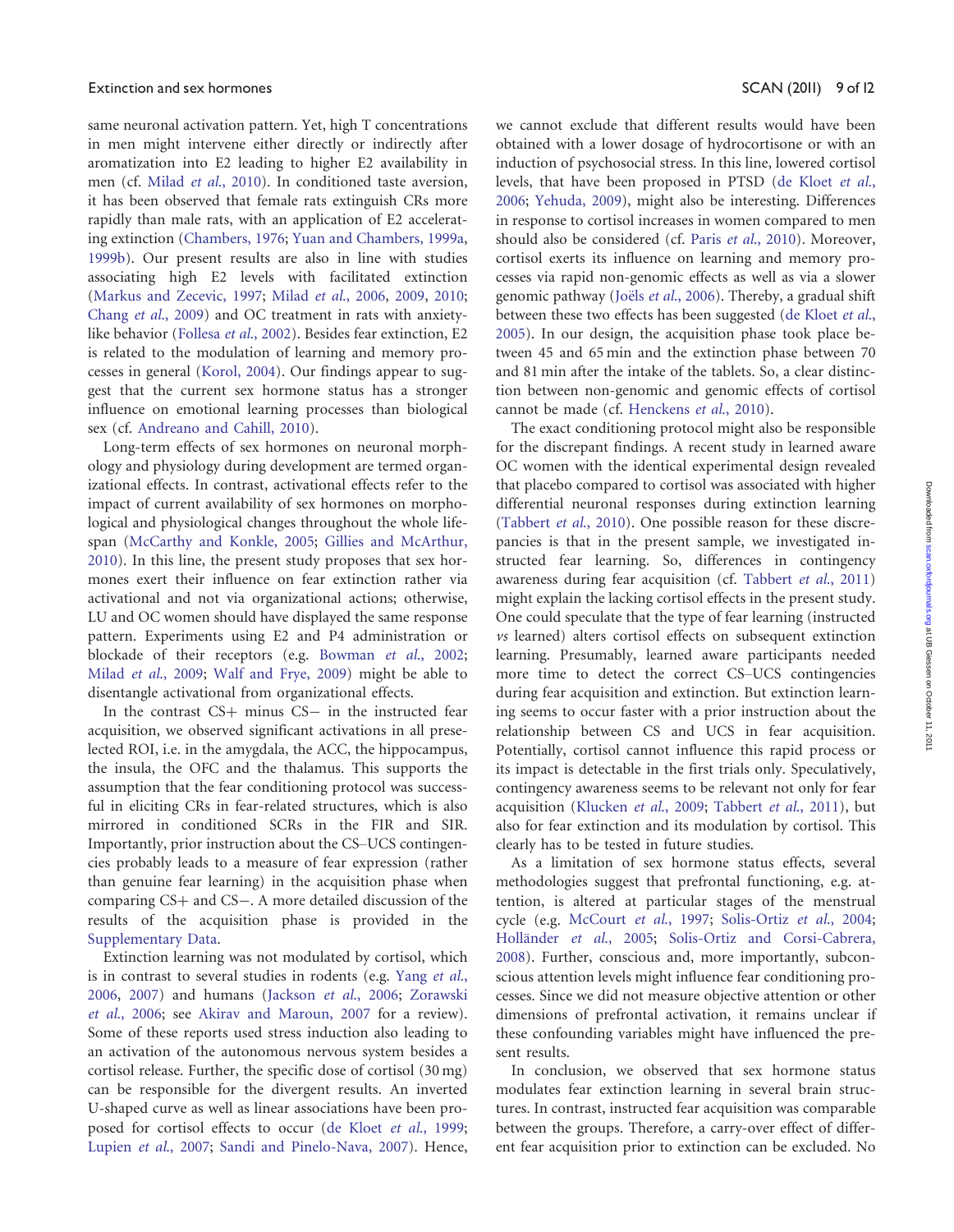<span id="page-9-0"></span>interaction of cortisol and sex hormone status occurred in fear acquisition and extinction. During extinction, OC women exhibited higher CS+/CS- differentiation in ACC, amygdala, thalamus and vmPFC compared to men and LU women. Moreover, differential SCRs were positively correlated with neuronal activation in these fear-related brain regions, but only in OC women. Descriptively, different time courses of the activation of the fear network could also be observed in the sex hormone status groups. Taken together, it is suggested that extinction learning is altered during times of low sex hormone availability. However, direct effects of exogenous sex steroids in OC cannot be excluded. Of note, biological sex is not a major factor explaining the variance in our paradigm, but rather the current presence or absence of sex hormones. These results should be taken into account in future conditioning studies. Moreover, the altered fear extinction of OC women might be relevant for the treatment of patients with anxiety disorders (Anderson and Insel, 2006).

# SUPPLEMENTARY DATA

[Supplementary data](http://scan.oxfordjournals.org/cgi/content/full/nsr063/DC1) are available at SCAN online.

### Conflict of Interest

None declared.

## REFERENCES

- Akirav, I., Maroun, M. (2007). The role of the medial prefrontal cortex-amygdala circuit in stress effects on the extinction of fear. Neural Plasticity, doi:10.1155/2007/30873.
- Anderson, K.C., Insel, T.R. (2006). The promise of extinction research for the prevention and treatment of anxiety disorders. Biological Psychiatry, 60, 319–21.
- Andreano, J.M., Cahill, L. (2010). Menstrual cycle modulation of medial temporal activity evoked by negative emotion. NeuroImage, 53, 1286–93.
- Baran, S.E., Armstrong, C.E., Niren, D.C., Hanna, J.J., Conrad, C.D. (2009). Chronic stress and sex differences on the recall of fear conditioning and extinction. Neurobiology of Learning and Memory, 91, 323–32.
- Bentz, D., Michael, T., de Quervain, D.J.-F., Wilhelm, F.H. (2010). Enhancing exposure therapy for anxiety disorders with glucocorticoids: from basic mechanisms of emotional learning to clinical applications. Journal of Anxiety Disorders, 24, 223–30.
- Blechert, J., Michael, T., Vriends, N., Margraf, J., Wilhelm, F.H. (2007). Fear conditioning in posttraumatic stress disorder: evidence for delayed extinction of autonomic, experiential, and behavioural responses. Behaviour research and therapy, 45, 2019–33.
- Bowman, R.E., Ferguson, D., Luine, V.N. (2002). Effects of chronic restraint stress and estradiol on open field activity, spatial memory, and monoaminergic neurotransmitters in ovariectomized rats. Neuroscience, 113, 401–10.
- Breslau, N., Davis, G.C., Andreski, P., Peterson, E.L., Schultz, L.R. (1997). Sex differences in posttraumatic stress disorder. Archives of General Psychiatry, 54, 1044–8.
- Buffet, N.C., Djakoure, C., Maitre, S.C., Bouchard, P. (1998). Regulation of the human menstrual cycle. Frontiers in Neuroendocrinology, 19, 151–86.

Bush, G., Luu, P., Posner, M.I. (2000). Cognitive and emotional influences in anterior cingulate cortex. Trends in Cognitive Sciences, 4, 215–22.

- Chambers, K.C. (1976). Hormonal influences on sexual dimorphism in rate of extinction of a conditioned taste-aversion in rats. Journal of Comparative and Physiological Psychology, 90, 851–6.
- Chang, Y.-J., Yang, C.-H., Liang, Y.-C., Yeh, C.-M., Huang, C.-C., Hsu, K.- S. (2009). Estrogen modulates sexually dimorphic contextual fear

extinction in rats through estrogen receptor beta. Hippocampus, 19, 1142–50.

- Dalla, C., Shors, T.J. (2009). Sex differences in learning processes of classical and operant conditioning. Physiology & Behavior, 97, 229-38.
- Davis, M., Whalen, P.J. (2001). The amygdala: vigilance and emotion. Molecular Psychiatry, 6, 13–34.

de Kloet, C.S., Vermetten, E., Geuze, E., Kavelaars, A., Heijnen, C.J., Westenberg, H.G.M. (2006). Assessment of HPA-axis function in posttraumatic stress disorder: pharmacological and non-pharmacological challenge tests, a review. Journal of Psychiatric Research, 40, 550–67.

- de Kloet, E.R., Joëls, M., Holsboer, F. (2005). Stress and the brain: from adaptation to disease. Nature Reviews Neuroscience, 6, 463–75.
- de Kloet, E.R., Oitzl, M.S., Joëls, M. (1999). Stress and cognition: are corticosteroids good or bad guys? Trends in Neurosciences, 22, 422–6.
- Delgado, M.R., Olsson, A., Phelps, E.A. (2006). Extending animal models of fear conditioning to humans. Biological Psychology, 73, 39–48.
- de Quervain, D.J.-F., Bentz, D., Michael, T., Bolt, O.C., Wiederhold, B.K., Margraf, J., Wilhelm, F.H. (2011). Glucocorticoids enhance extinction-based psychotherapy. Proceedings of the National Academy of Sciences, 108, 6621–25.
- Etkin, A., Wager, T.D. (2007). Functional neuroimaging of anxiety: a meta-analysis of emotional processing in PTSD, social anxiety disorder, and specific phobia. The American journal of psychiatry, 164, 1476–88.
- Follesa, P., Porcu, P., Sogliano, C., Cinus, M., Biggio, F., Mancuso, L., et al. (2002). Changes in GABA(A) receptor gamma2 subunit gene expression induced by long-term administration of oral contraceptives in rats. Neuropharmacology, 42, 325–36.
- Gillies, G.E., McArthur, S. (2010). Estrogen actions in the brain and the basis for differential action in men and women: a case for sex-specific medicines. Pharmacological Reviews, 62, 155–98.
- Grillon, C., Morgan, C.A. (1999). Fear-potentiated startle conditioning to explicit and contextual cues in gulf war veterans with posttraumatic stress disorder. Journal of Abnormal Psychology, 108, 134–42.
- Hartley, C.A., Phelps, E.A. (2010). Changing fear: the neurocircuitry of emotion regulation. Neuropsychopharmacology, 35, 136–46.
- Henckens, M.J.A.G., van Wingen, G.A., Joëls, M., Fernandez, G. (2010). Time-dependent effects of corticosteroids on human amygdala processing. The Journal of Neuroscience, 30, 12725–32.
- Holländer, A., Hausmann, M., Hamm, J.P., Corballis, M.C. (2005). Sex hormonal modulation of hemispheric asymmetries in the attentional blink. Journal of the International Neuropsychological Society, 11, 263–72.
- Izquierdo, A., Wellman, C.L., Holmes, A. (2006). Brief uncontrollable stress causes dendritic retraction in infralimbic cortex and resistance to fear extinction in mice. The Journal of Neuroscience, 26, 5733–8.
- Jackson, E.D., Payne, J.D., Nadel, L., Jacobs, W.J. (2006). Stress differentially modulates fear conditioning in healthy men and women. Biological Psychiatry, 59, 516–22.
- Joëls, M., Pu, Z., Wiegert, O., Oitzl, M.S., Krugers, H.J. (2006). Learning under stress: how does it work? Trends in Cognitive Sciences, 10, 152–8.
- Kalisch, R., Holt, B., Petrovic, P., Martino, B., de Klöppel, S., Büchel, C., et al. (2009). The NMDA agonist D-cycloserine facilitates fear memory consolidation in humans. Cerebral Cortex, 19, 187–96.
- Kessler, R.C., Berglund, P., Demler, O., Jin, R., Merikangas, K.R., Walters, E.E. (2005). Lifetime prevalence and age-of-onset distributions of DSM-IV disorders in the national comorbidity survey replication. Archives of General Psychiatry, 62, 593–602.
- Klucken, T., Tabbert, K., Schweckendiek, J., Merz, C.J., Kagerer, S., Vaitl, D., et al. (2009). Contingency learning in human fear conditioning involves the ventral striatum. Human Brain Mapping, 30, 3636–44.
- Knight, D.C., Cheng, D.T., Smith, C.N., Stein, E.A., Helmstetter, F.J. (2004a). Neural substrates mediating human delay and trace fear conditioning. The Journal of Neuroscience, 24, 218–28.
- Knight, D.C., Smith, C.N., Cheng, D.T., Stein, E.A., Helmstetter, F.J. (2004b). Amygdala and hippocampal activity during acquisition and extinction of human fear conditioning. Cognitive, Affective & Behavioral Neuroscience, 4, 317–25.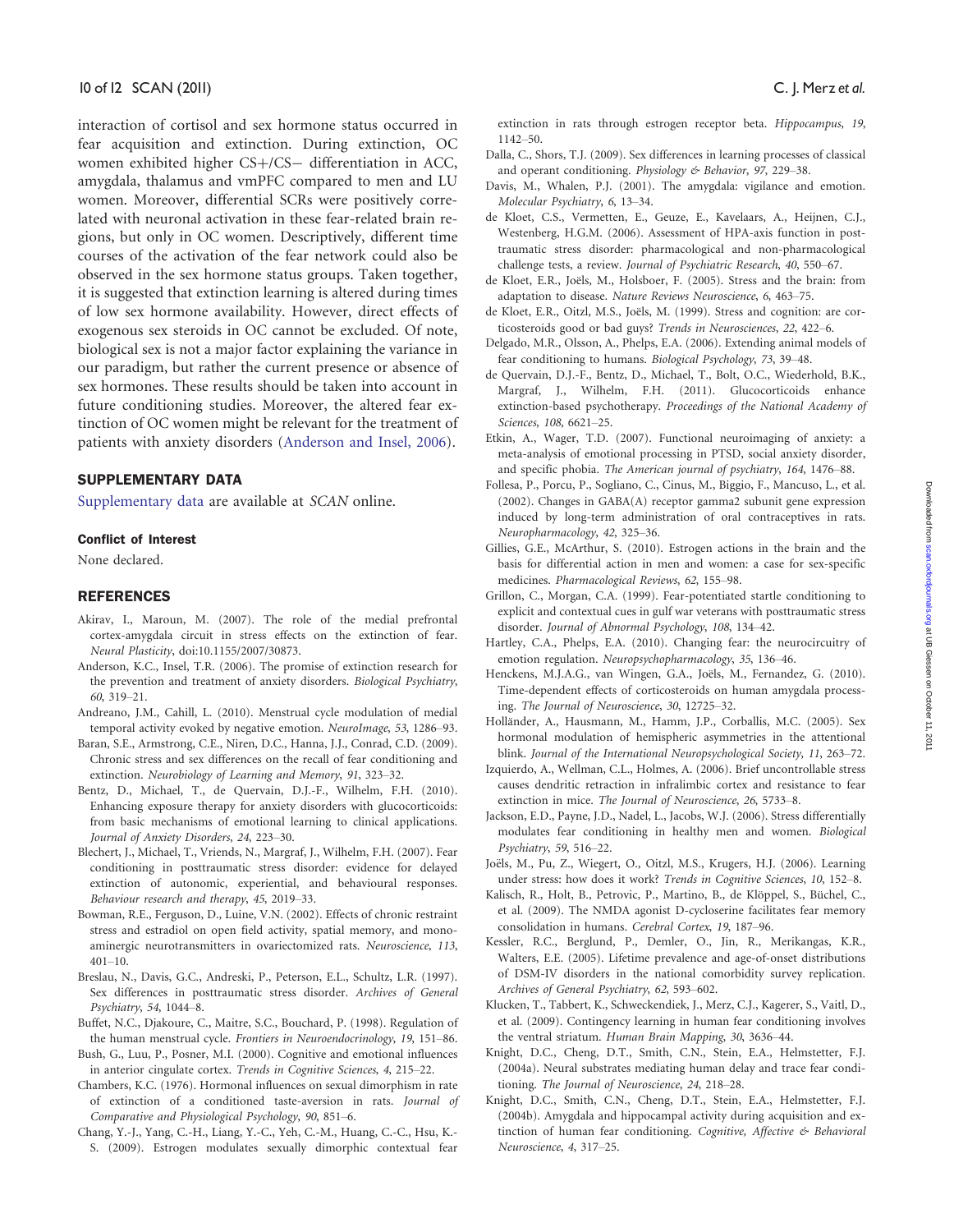#### <span id="page-10-0"></span>Extinction and sex hormones SCAN (2011) 11 of 12

- Korol, D.L. (2004). Role of estrogen in balancing contributions from multiple memory systems. Neurobiology of learning and memory, 82, 309–23.
- Kuhlmann, S., Wolf, O.T. (2005). Cortisol and memory retrieval in women: influence of menstrual cycle and oral contraceptives. Psychopharmacology, 183, 65–71.
- LaBar, K.S., Gatenby, J.C., Gore, J.C., LeDoux, J.E., Phelps, E.A. (1998). Human amygdala activation during conditioned fear acquisition and extinction: a mixed-trial fMRI study. Neuron, 20, 937–45.
- LeDoux, J.E. (2000). Emotion circuits in the brain. Annual review of neuroscience, 23, 155–84.
- Lupien, S.J., Maheu, F.S., Tu, M.T., Fiocco, A., Schramek, T.E. (2007). The effects of stress and stress hormones on human cognition: implications for the field of brain and cognition. Brain and cognition, 65, 209–37.
- Markus, E.J., Zecevic, M. (1997). Sex differences and estrous cycle changes in hippocampus-dependent fear conditioning. Psychobiology, 25, 246–52.
- McCarthy, M.M., Konkle, A.T.M. (2005). When is a sex difference not a sex difference? Frontiers in neuroendocrinology, 26, 85-102.
- McCourt, M.E., Mark, V.W., Radonovich, K.J., Willison, S.K., Freeman, P. (1997). The effects of gender, menstrual phase and practice on the perceived location of the midsagittal plane. Neuropsychologia, 35, 717–24.
- Merz, C.J., Tabbert, K., Schweckendiek, J., Klucken, T., Vaitl, D., Stark, R., et al. (2010). Investigating the impact of sex and cortisol on implicit fear conditioning with fMRI. Psychoneuroendocrinology, 35, 33–46.
- Milad, M.R., Zeidan, M.A., Contero, A., Pitman, R.K., Klibanski, A., Rauch, S.L., et al. (2010). The influence of gonadal hormones on conditioned fear extinction in healthy humans. Neuroscience, 168, 652–8.
- Milad, M.R., Goldstein, J.M., Orr, S.P., Wedig, M.M., Klibanski, A., Pitman, R.K., et al. (2006). Fear conditioning and extinction: influence of sex and menstrual cycle in healthy humans. Behavioral Neuroscience, 120, 1196–203.
- Milad, M.R., Igoe, S.A., Lebron-Milad, K., Novales, J.E. (2009). Estrous cycle phase and gonadal homones influence conditioned fear extinction. Neuroscience, 164, 887–95.
- Mineka, S., Zinbarg, R. (2006). A contemporary learning theory perspective on the etiology of anxiety disorders - It's not what you thought it was. American psychologist, 61, 10–26.
- Mineka, S., Oehlberg, K. (2008). The relevance of recent developments in classical conditioning to understanding the etiology and maintenance of anxiety disorders. Acta Psychologica, 127, 567–80.
- Miracle, A.D., Brace, M.F., Huyck, K.D., Singler, S.A., Wellman, C.L. (2006). Chronic stress impairs recall of extinction of conditioned fear. Neurobiology of learning and memory, 85, 213–8.
- Myers, K.M., Davis, M. (2002). Behavioral and neural analysis of extinction. Neuron, 36, 567–84.
- Oldfield, R.C. (1971). The assessment and analysis of handedness: the Edinburgh inventory. Neuropsychologia, 9, 97–113.
- Orr, S.P., Metzger, L.J., Lasko, N.B., Macklin, M.L., Peri, T., Pitman, R.K. (2000). De novo conditioning in trauma-exposed individuals with and without posttraumatic stress disorder. Journal of abnormal psychology, 109, 290–8.
- Paris, J.J., Franco, C., Sodano, R., Freidenberg, B., Gordis, E., Anderson, D.A., et al. (2010). Sex differences in salivary cortisol in response to acute stressors among healthy participants, in recreational or pathological gamblers, and in those with posttraumatic stress disorder. Hormones and Behavior, 57, 35–45.
- Peri, T., Ben-Shakhar, G., Orr, S.P., Shalev, A.Y. (2000). Psychophysiologic assessment of aversive conditioning in posttraumatic stress disorder. Biological Psychiatry, 47, 512–9.
- Phan, K.L., Wager, T.D., Taylor, S.F., Liberzon, I. (2002). Functional neuroanatomy of emotion: a meta-analysis of emotion activation studies in PET and fMRI. NeuroImage, 16, 331–48.
- Phan, K.L., Wager, T.D., Taylor, S.F., Liberzon, I. (2004). Functional neuroimaging studies of human emotions. CNS Spectrums, 9, 258–66.
- Phelps, E.A., Delgado, M.R., Nearing, K.I., LeDoux, J.E. (2004). Extinction learning in humans: role of the amygdala and vmPFC. Neuron, 43, 897–905.
- Prokasy, W.F., Ebel, H.C. (1967). Three components of the classically conditioned GSR in human subjects. Journal of Experimental Psychology, 73, 247–56.
- Quirk, G.J., Mueller, D. (2008). Neural mechanisms of extinction learning and retrieval. Neuropharmacology, 33, 56–72.
- Rodrigues, S.M., LeDoux, J.E., Sapolsky, R.M. (2009). The influence of stress hormones on fear circuitry. Annual Review of Neuroscience, 32, 289–313.
- Rolls, E.T. (1999). The Brain and Emotion. New York: Oxford University Press.
- Rosenthal, R. (1994). Parametric measures of effect size. In: Cooper, H., Hedges, L.V., editors. The Handbook of Research Synthesis. New York: Russell Sage Foundation, pp. 231–44.
- Sandi, C., Pinelo-Nava, M.T. (2007). Stress and memory: behavioral effects and neurobiological mechanisms. Neural Plasticity, doi:10.1155/2007/ 78970.
- Schwabe, L., Wolf, O.T., Oitzl, M.S. (2010). Memory formation under stress: quantity and quality. Neuroscience and Biobehavioral Reviews, 34, 584–91.
- Sehlmeyer, C., Schöning, S., Zwitserlood, P., Pfleiderer, B., Kircher, T., Arolt, V., et al. (2009). Human fear conditioning and extinction in neuroimaging: a systematic review. PLoS ONE, 4, e5865.
- Shin, L.M., Liberzon, I. (2010). The neurocircuitry of fear, stress, and anxiety disorders. Neuropsychopharmacology, 35, 169–91.
- Solis-Ortiz, S., Corsi-Cabrera, M. (2008). Sustained attention is favored by progesterone during early luteal phase and visuo-spatial memory by estrogens during ovulatory phase in young women. Psychoneuroendocrinology, 33, 989–98.
- Solis-Ortiz, S., Guevara, M.A., Corsi-Cabrera, M. (2004). Performance in a test demanding prefrontal functions is favored by early luteal phase progesterone: an electroencephalographic study. Psychoneuroendocrinology, 29, 1047–57.
- Solomon, M.B., Herman, J.P. (2009). Sex differences in psychopathology: of gonads, adrenals and mental illness. Physiology & Behavior, 97, 250-8.
- Sotres-Bayon, F., Quirk, G.J. (2010). Prefrontal control of fear: more than just extinction. Current Opinion in Neurobiology, 20, 1–5.
- Stark, R., Wolf, O.T., Tabbert, K., Kagerer, S., Zimmermann, M., Kirsch, P., et al. (2006). Influence of the stress hormone cortisol on fear conditioning in humans: evidence for sex differences in the response of the prefrontal cortex. NeuroImage, 32, 1290–8.
- Tabbert, K., Merz, C.J., Klucken, T., Schweckendiek, J., Vaitl, D., Wolf, O.T., et al. (2010). Cortisol enhances neural differentiation during fear acquisition and extinction in contingency aware young women. Neurobiology of Learning and Memory, 94, 392–401.
- Tabbert, K., Merz, C.J., Klucken, T., Schweckendiek, J., Vaitl, D., Wolf, O.T., et al. (2011). Influence of contingency awareness on neural, electrodermal and evaluative responses during fear conditioning. Social Cognitive and Affective Neuroscience, 6, 495–506.
- Tabbert, K., Stark, R., Kirsch, P., Vaitl, D. (2005). Hemodynamic responses of the amygdala, the orbitofrontal cortex and the visual cortex during a fear conditioning paradigm. International Journal of Psychophysiology, 57, 15–23.
- Tabbert, K., Stark, R., Kirsch, P., Vaitl, D. (2006). Dissociation of neural responses and skin conductance reactions during fear conditioning with and without awareness of stimulus contingencies. NeuroImage, 32, 761–70.
- Toufexis, D.J., Myers, K.M., Davis, M. (2006). The effect of gonadal hormones and gender on anxiety and emotional learning. Hormones and Behavior, 50, 539–49.
- van Haaren, F., van Hest, A., Heinsbroek, R.P.W. (1990). Behavioral differences between male and female rats: effects of gonadal hormones on learning and memory. Neuroscience and Biobehavioral Reviews, 14, 23–33.